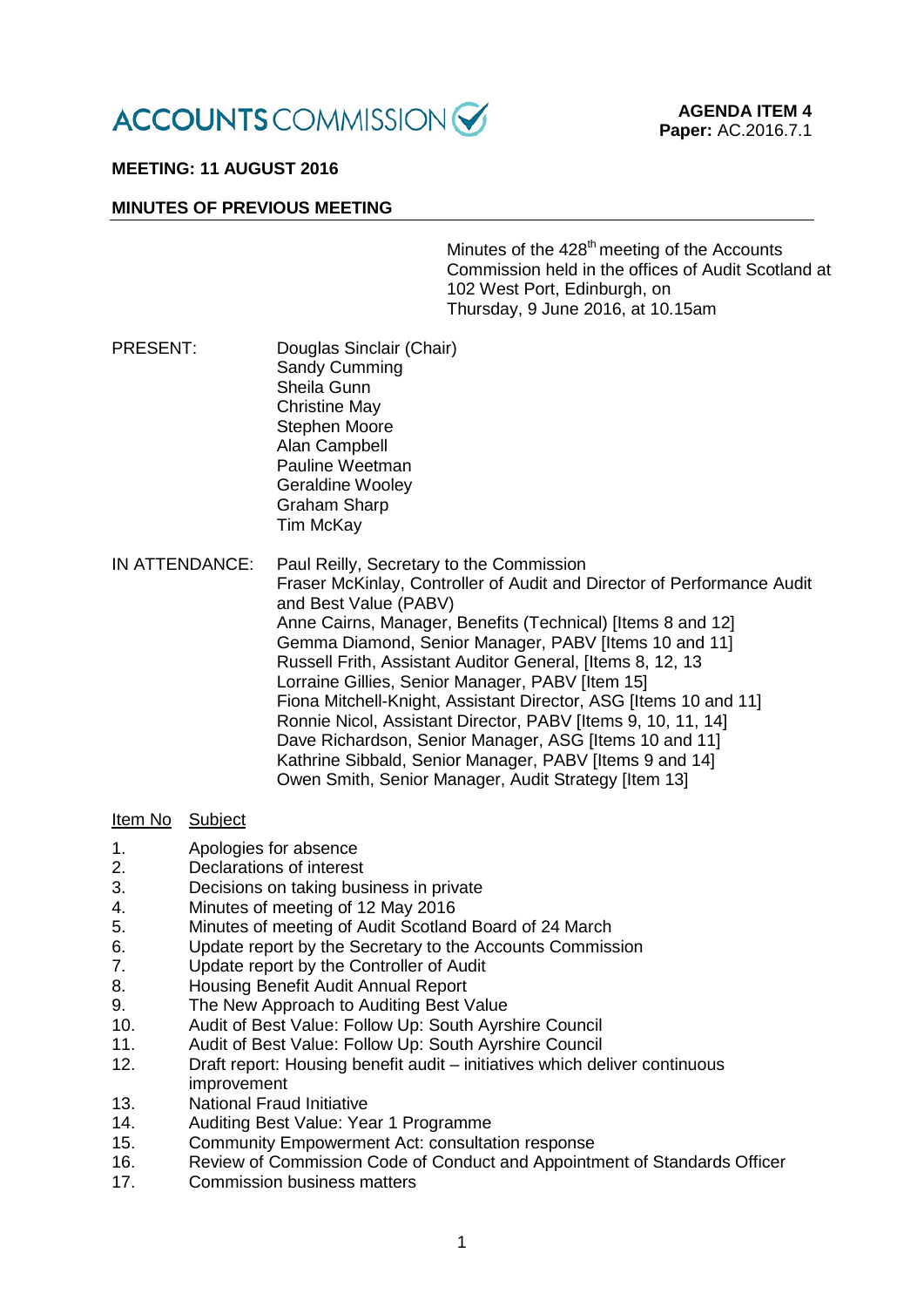# 1. Apologies for absence

It was noted that apologies for absence had been received from Ronnie Hinds and Sophie Flemig.

## 2. Declarations of interest

The following declarations of interest were made:

- Sheila Gunn, in items 8 and 12, as a non-executive Director of the Wheatley Group, in relation to its relationship with Glasgow Housing Association
- Christine May, in item 16, as Vice-Chair of Fife Cultural Trust, in relation to references to arm's length external organisations
- Stephen Moore, in item 7, as a former Director of Social Work and Interim Director of Health and Social Care Integration in Fife Council, in relation to a recent criminal case involving the Council.
- Geraldine Wooley, in item 8, as a close family member of someone who writes and comments on benefits issues, and in item 13, as a member of Fife Valuation Appeal Committee, in relation to its assessment work.

## 3. Decisions on taking business in private

It was agreed that items 11 to 16 should be taken in private for the following reasons:

- Item 11 requires the Commission to consider actions in relation to a report by the Controller of Audit. The Commission is then obliged by statute to inform the council in question of its decision, which the Commission does before making the decision public.
- Item 12 proposes a draft audit report, which the Commission is to consider and consult appropriately with stakeholders if necessary before publishing.
- Item 13 presents a draft report, which requires further stakeholder consultation by Audit Scotland before publishing.
- Item 14 proposes a programme of Best Value auditing activity, on which the Commission would wish to consult with affected stakeholders before publishing.
- Item 15 presents a draft response to a Scottish Government consultation exercise, which may have aspects of business in relation to Commission policy which the Commission wishes to discuss in private before publishing.
- Item 16 presents issues in relation to the Commission's Code of Conduct and thus affecting the conduct of Commission members, which the Commission wishes to discuss in private before publishing.

### 4. Minutes of meeting of 12 May 2016

The minutes of the meeting of 12 May 2016 were approved, subject to:

- In relation to item 14, adding a fifth bullet point: "welcomed the new section of the Commission website allowing interactive analysis of council accounts information".
- In relation to item 15, adding a second bullet point: "that final sign-off of the report be delegated to the sponsors of the report in conjunction with the Auditor General".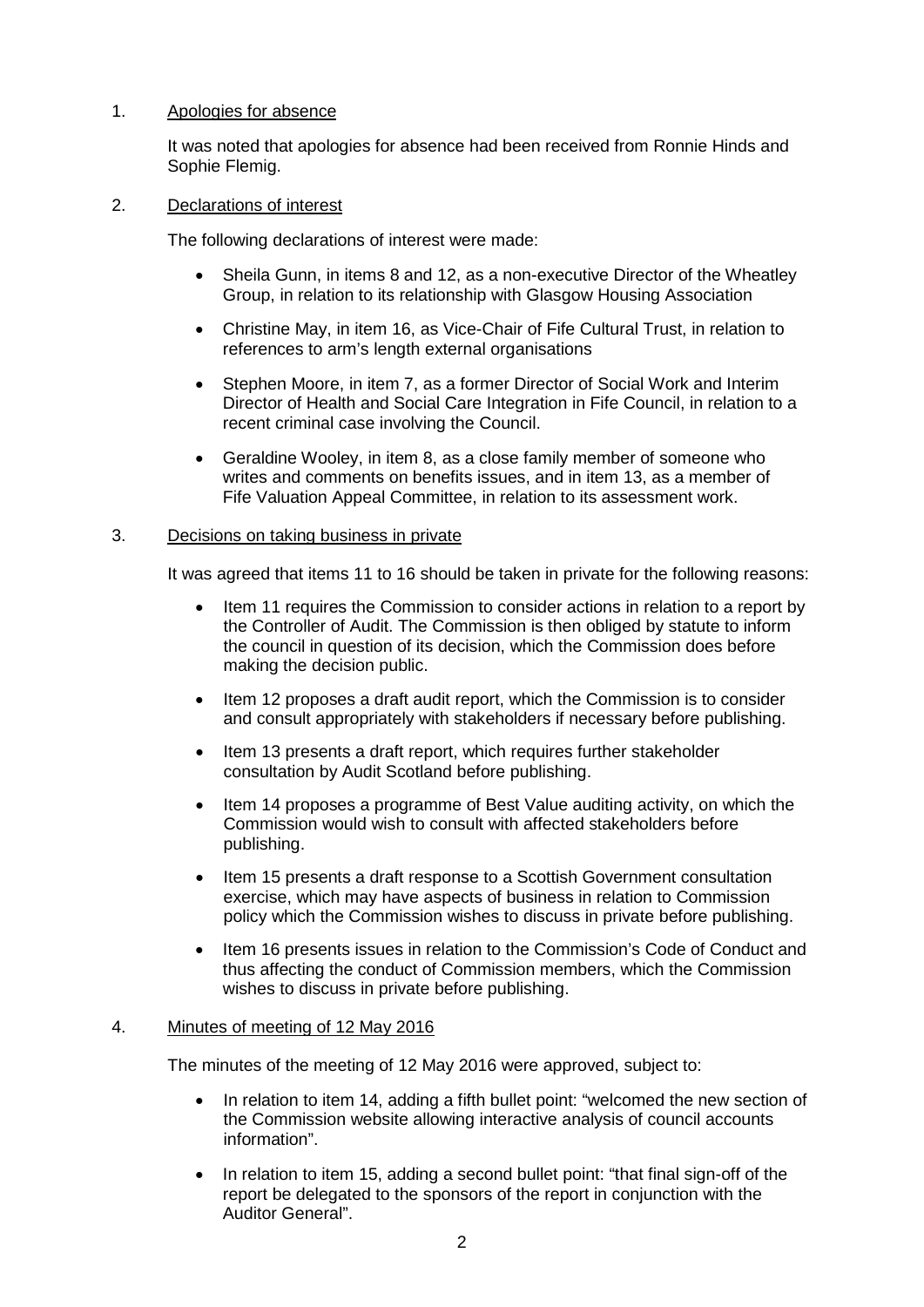# 5. Minutes of meeting of Audit Scotland Board 24 March 2016

The minutes of the meeting of the Audit Scotland Board of 24 March 2016 were submitted and noted.

Arising therefrom, in relation to item 14 of the minutes, the Commission agreed that the Secretary apply to the Commission an evaluation of board effectiveness exercise like that undertaken by the Audit Scotland Board.

*Action: Secretary*

## 6. Update report by the Secretary to the Accounts Commission

The Commission considered a report by the Secretary to the Commission providing an update on significant recent activity relating to local government and issues of relevance or interest across the wider public sector.

Following discussion, the Commission agreed to note advice from the Secretary:

- In relation to paragraph 25, on the make-up of the Scottish Parliament's Local Government and Communities Committee.
- In relation to paragraph 28, in response to a query from Sandy Cumming, that he would circulate a briefing paper produced by the Director of PABV on the councils not currently involved in City Deals in Scotland.
- In relation to paragraph 38, that the PricewaterhouseCooper report *The State We're In 2016* was available on the members' extranet.

Thereafter, the Commission agreed to note the report.

7. Update report by the Controller of Audit

The Controller of Audit provided a verbal update on his recent activity including meetings and discussions with stakeholders.

8. Housing Benefit Audit Annual Report

The Commission considered a report by the Assistant Auditor General seeking its endorsement of the outcome of Audit Scotland's housing benefit audit work 2015/16.

Following discussion, it was agreed:

- To endorse the report of the outcomes of the 2015/16 benefit performance audit work, subject to noting:
	- o In paragraph 3, to name councils appropriately
	- o In paragraph 7, removal of "eligible"
	- o In paragraph 9, in the final sentence, the addition of "benefit" after "abolished".
	- o In paragraph 21, to add reference to the availability of information on good practice in the report 'Review of activity to reduce fraud and error in housing benefit 2014/15.
- That the Chair write to council leaders, copied to chairs of audit and scrutiny committees and chief executives, promoting the report.

*Action: Secretary and Assistant Auditor General*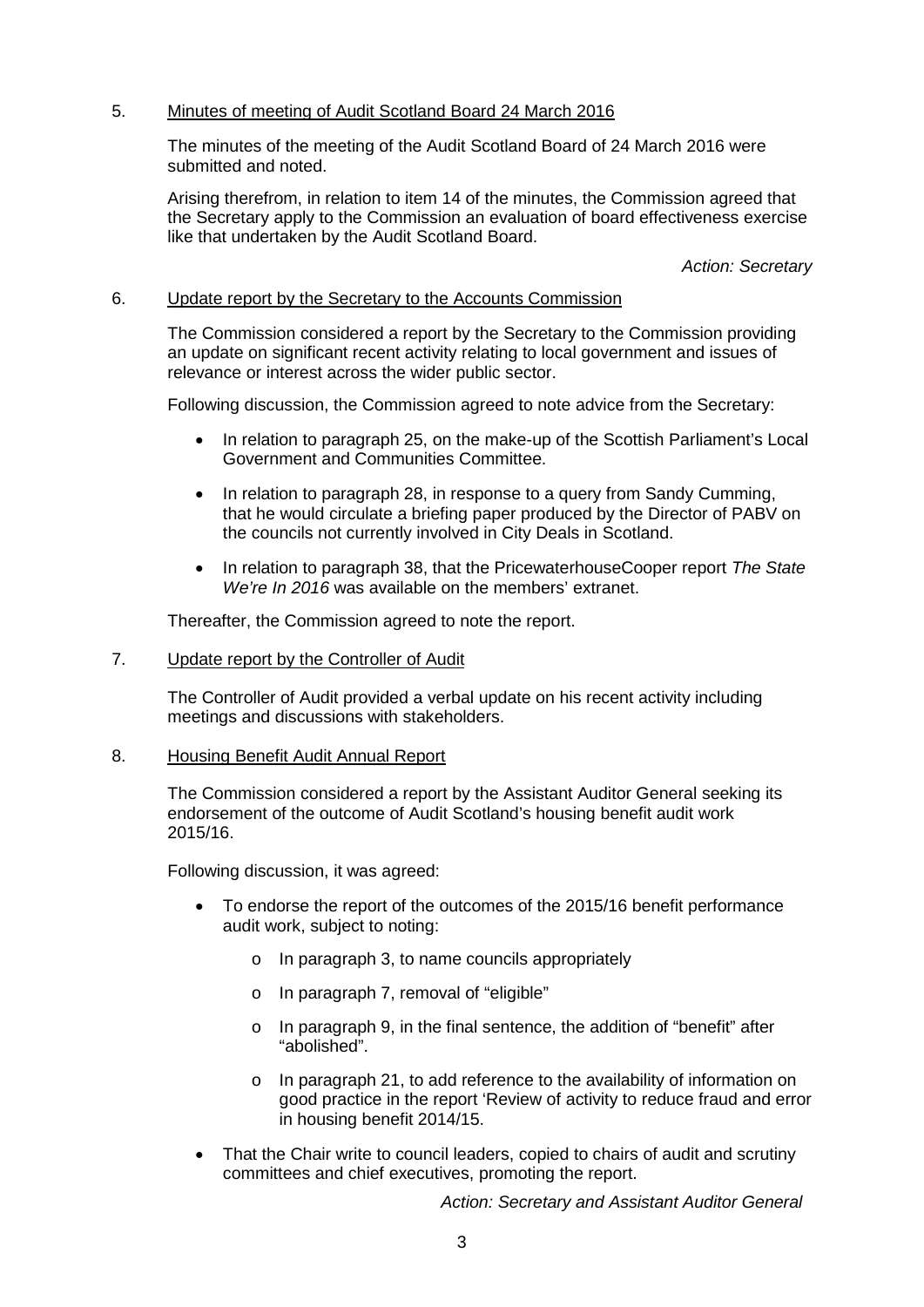## 9. The New Approach to Auditing Best Value

The Commission considered a report by the Director of PABV providing an update on the development of the new approach to auditing Best Value and seeking its approval of the overall framework for the new approach.

Following discussion, the Commission:

- Noted the progress made on the new approach to auditing Best Value since the Commission meeting in April
- Noted an update from the Secretary on a meeting held on 3 June with the Scottish Government and the Convention of Scottish Local Authorities to discuss refreshing statutory guidance in relation to Best Value
- Agreed, subject to further refinement, the overall framework for the new approach as shown in the Appendix to report as a basis for formal engagement and communications and for future continued development of the audit, including the following:
	- o In Exhibit 1, a better representation of the cyclical nature of the audit planning framework
	- o A higher profile in the document to the importance of the role of selfevaluation covering all council services.
- Agreed that the Commission's Working Group on the new approach should meet over the next few months and consider issues identified at the workshop for Commission members on 11 May, including agreement on engagement activities with stakeholders over the Autumn, with reports being provided to the full Commission as appropriate.

*Actions: Secretary and Director of PABV*

### 10. Audit of Best Value: South Ayrshire Council

The Commission considered a report by the Secretary to the Commission seeking its consideration of the Controller of Audit's report of the Best Value audit of South Ayrshire Council and seeking direction on how to proceed.

Following questions to the Controller of Audit, the Commission agreed to consider in private how to proceed.

### 11. Audit of Best Value: South Ayrshire Council [*in private*]

The Commission discussed how to proceed in relation to the statutory report by the Controller of Audit on the audit of Best Value in South Ayrshire Council.

Following discussion, the Commission agreed:

- To make findings, to be published on 29 June 2016.
- As part of those findings, to note that it will maintain its interest in the progress made by the Council and that the Controller of Audit will continue to monitor progress through the annual audit process.

*Actions: Secretary*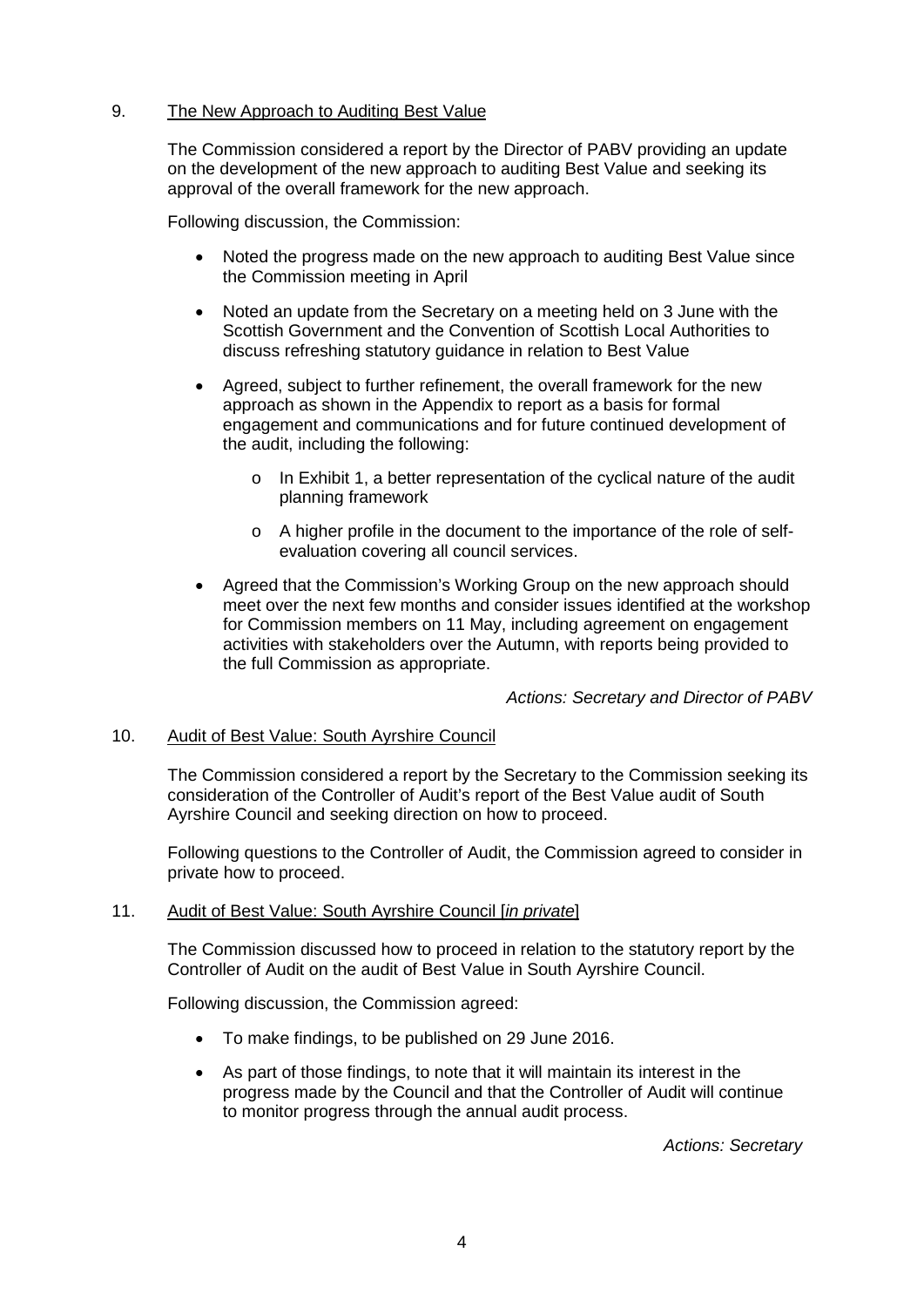## 12. Draft report: Housing benefit audit – initiatives which deliver continuous improvement [*in private*]

The Commission considered a report by the Assistant Auditor General seeking its approval of the draft audit report *Housing benefit good practice guide: initiatives which deliver continuous improvement*.

Following discussion, the Commission:

- Approved the draft report, subject to including a more prominent reference to Best Value and continuous improvement.
- Agreed the recommendation of the Financial Audit and Assurance Committee that the Chair write to council leaders, copied to chairs of audit and scrutiny committees and chief executives, promoting the report

*Actions: Secretary and Assistant Auditor General*

## 13. National Fraud Initiative [*in private*]

The Commission considered a report by the Assistant Auditor General presenting the outcomes of the 2014/15 National Fraud Initiative.

Following discussion, the Commission:

- Noted the draft report, subject to the inclusion of some revisions raised in discussion.
- Agreed that the final report be shared with members.
- That further thought be given by the Assistant Auditor General to the implications for the initiative of the existence of arm's length external organisations.

*Actions: Assistant Auditor General*

### 14. Auditing Best Value: Year 1 Programme [*in private*]

The Commission considered a report by the Director of PABV seeking consideration of arrangements for submission of Best Value Assurance Reports by the Controller of Audit during the first year of implementation of the new approach to auditing Best Value.

Following discussion, the Commission agreed the proposed arrangements.

*Actions: Secretary and Director of PABV*

### 15. Community Empowerment Act [*in private*]

The Commission considered a report by the Secretary to the Commission proposing a response, made jointly with the Auditor General, to various consultation exercises undertaken by the Scottish Government in relation to different aspects of the Community Empowerment Act.

Following discussion, the Commission agreed the proposed responses, subject to agreement with the Auditor General, and subject to revisions raised in discussion.

*Action: Secretary to the Commission*